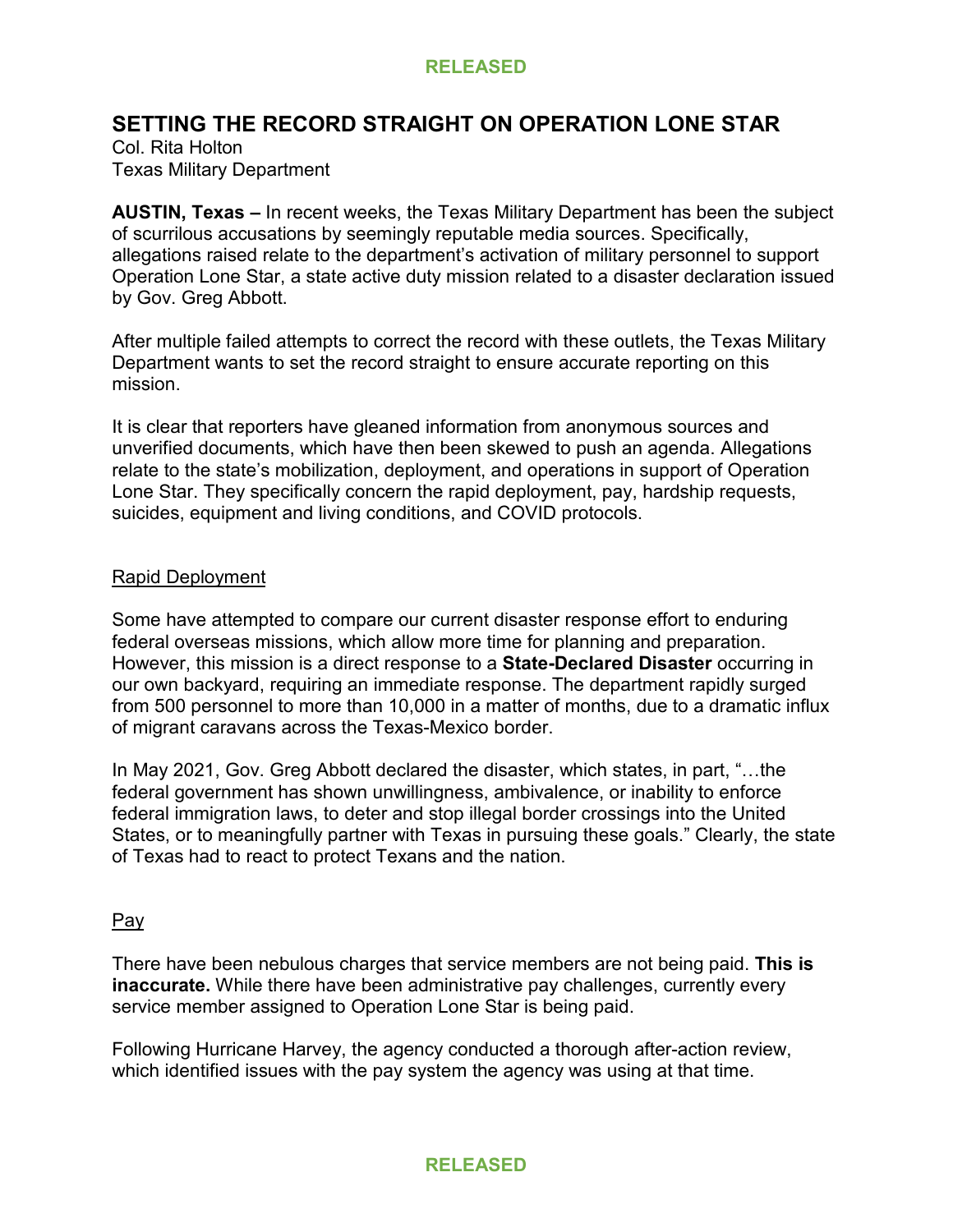Based on the review, TMD procured and implemented a new pay system for state active duty missions. OLS has been, by far, the largest onboarding of service members into the current state payroll system and will be the longest-running state active duty mission utilizing this payroll system.

This has given TMD the opportunity to identify gaps within the system, which are being actively addressed. Specifically, on Sunday, Jan. 16, Pay Strike Teams arrived along the border to support individual service members with pay questions. To date, approximately 75 percent of pay discrepancies have been resolved, to include, back pay for those who have been paid inaccurate amounts.

In addition to their chain of command, service may utilize the 24/7 TMD pay hotline to address any pay discrepancies (512-782-1234).

#### Hardship Requests

There have been **false reports** that the Texas Military Department has systemically or routinely denied personnel hardship release requests. To date, there have been more than 900 requests received, 75 percent of which have been granted. It is important to remember, hardship requests are granted on a case-by-case basis depending on the individual service member's circumstances.

## **Suicides**

In regards to four service member deaths, there has been **misleading and false information** pushed to the public without proper context, irrespective of family sensitivities and desires. Two of the four service members mentioned by outlets were mobilized in support of Operation Lone Star. Those investigations are still ongoing. However, there is no evidence to support an assumption that their decisions were made as a direct result of hardship denials. It would be irresponsible journalism at this point in time to tie these tragedies to Operation Lone Star.

In calendar year 2021, out of more than 22,000 personnel, the Texas Military Department has experienced 9 suicides within our ranks. TMD leadership has met with each of the families and is providing all available resources. At the request of the families visited, TMD asks the media to respect the family's right to privacy during their time of grieving.

## Equipment and Living Conditions

There have been inaccurate reports and social media posts attempting to **malign and undermine** Texas Military Department efforts to support our service members along the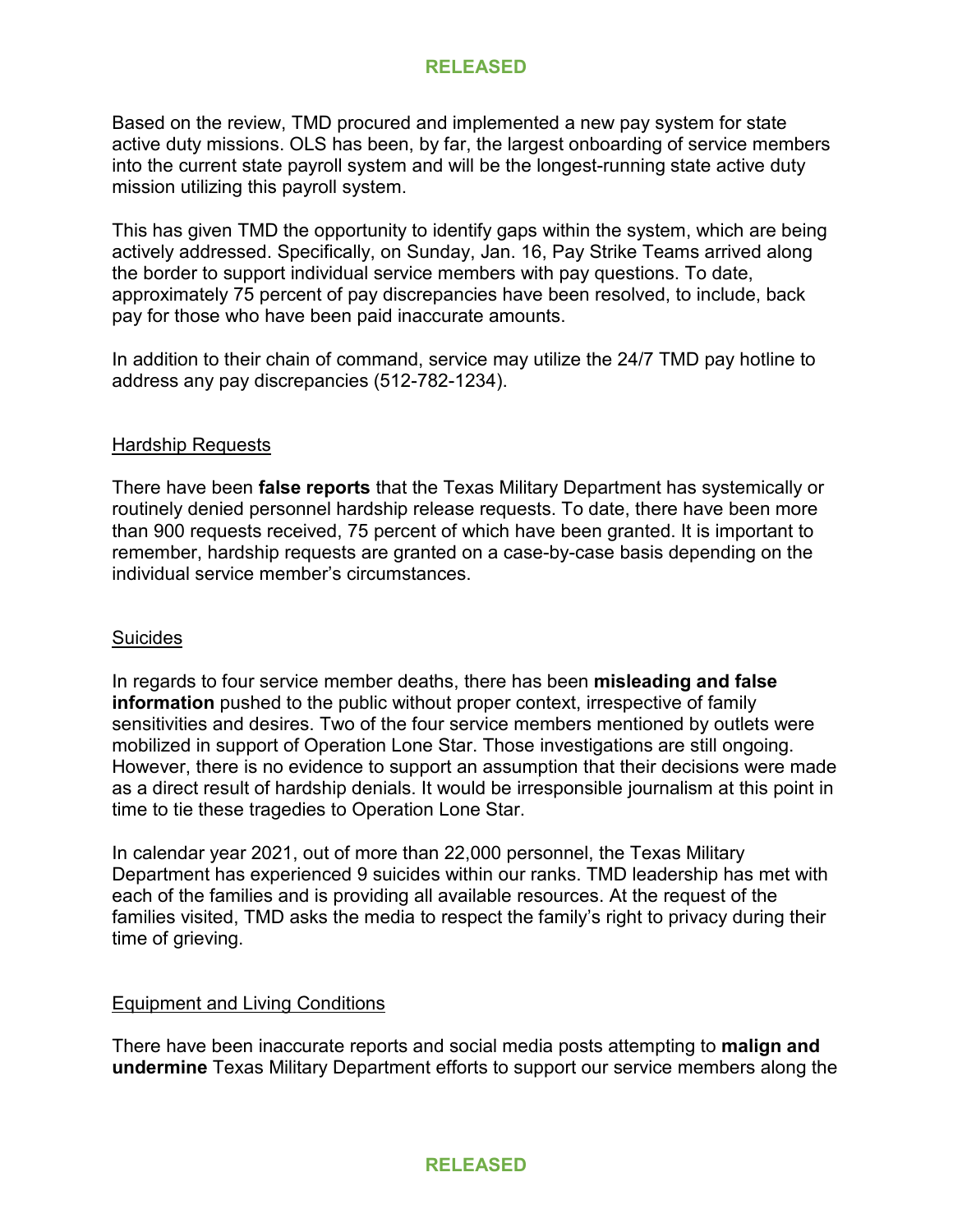border. Our personnel are trained to operate and adapt in austere environments at home and abroad. As with any mission, we continue to adjust as the situation evolves.

Commanders in the field have identified areas of improvement in regards to equipment and living conditions and are actively working with vendors and supply chains to execute those solutions.

Since the start of Operation Lone Star, thousands of vehicles and heavy equipment, including those with advanced optics, as well weapons, ammunition, ballistic vests and plates, have deployed into the Texas-Mexico border region to support the men and women on the ground. In recent weeks, supplemental cold and wet weather gear have been delivered to service members, ensuring those supporting Operation Lone Star have appropriate protective gear.

#### COVID-19 Protocol

Like all sectors of society, the COVID-19 pandemic has impacted members of the Texas Military Department. As of today, **less than 1 percent** of the state's military force is in quarantine/isolation.

The Texas Military Department follows isolation/quarantine and contact tracing protocols for COVID positive members. Additionally, Guardsmen have access to personal protective equipment, testing, vaccines, and antibody therapeutics. TMD's medical professionals have oversight of these protocols and ensure service members are monitored on a daily basis while in isolation/quarantine, and are cleared prior to returning to duty.

## Mission Effects

Because of our service members' outstanding work:

- Approximately 100,000 illegal migrants have been apprehended or referred to our partner federal and state law enforcement agencies;
- More than 9,000 individuals, attempting to enter Texas illegally, have been returned to Mexico;
- Significant drug and weapon seizures have occurred, including the lethal drug fentanyl;
- And the ongoing construction of temporary barriers along the border is further deterring criminal activity.

The Texas Military Department, alongside the Texas Department of Public Safety, have established a steel curtain of protection, comprised of personnel and heavy equipment, for public and private property owners across the state's southern border.

## **RELEASED**